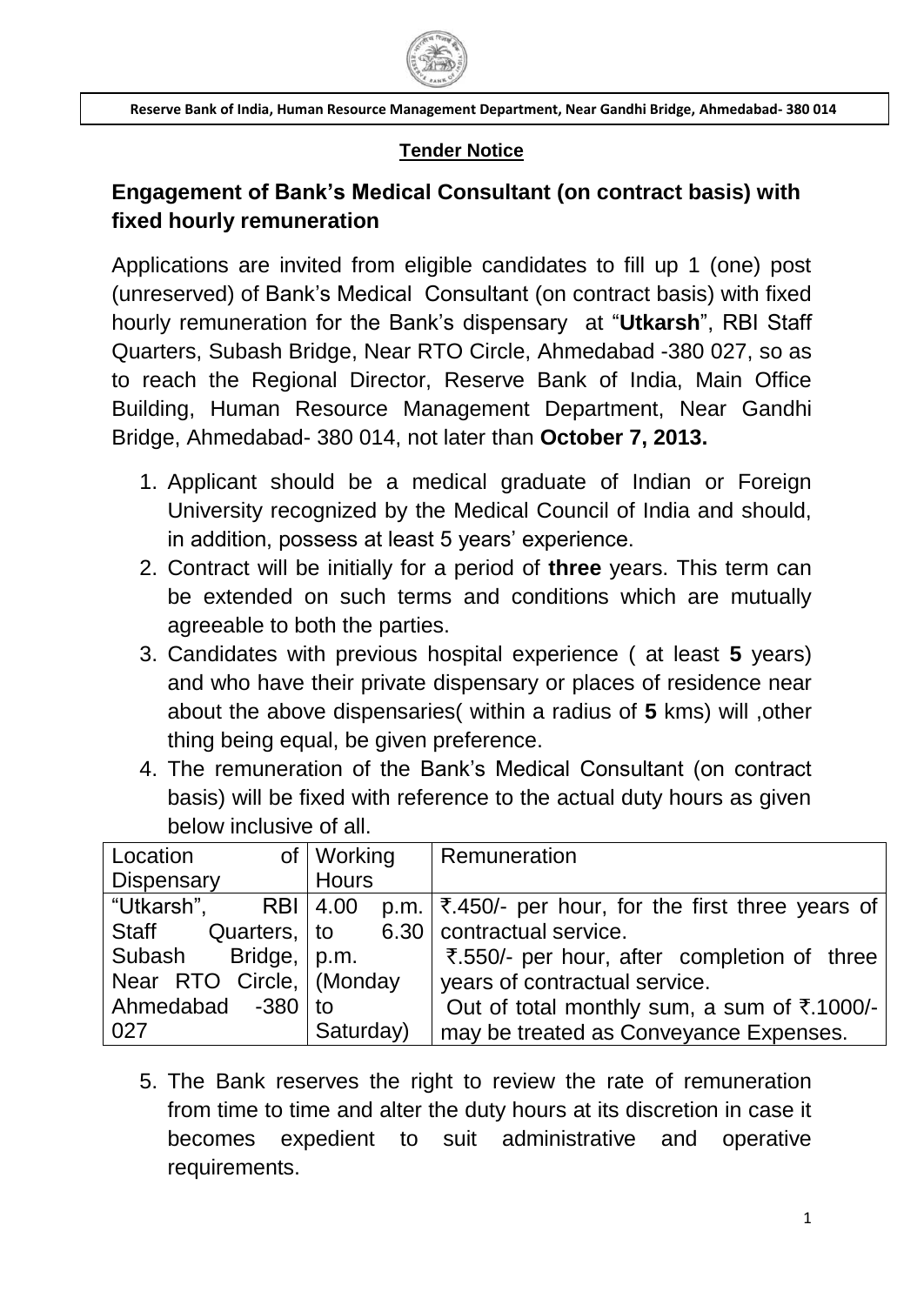

- 6. Application should be submitted in the attached format only. The application should be sent in a cover superscribed "**Application for the post of Bank's Medical Consultant (on contract basis) with fixed hourly remuneration**"
- 7. The Bank will be conducting an interview for the short listed candidates. The Bank will note enter into correspondence with candidates other than those called for interviews. Candidates selected for the post will be appointed subject to their being found medically fit.

\*\*\*\*\*\*\*\*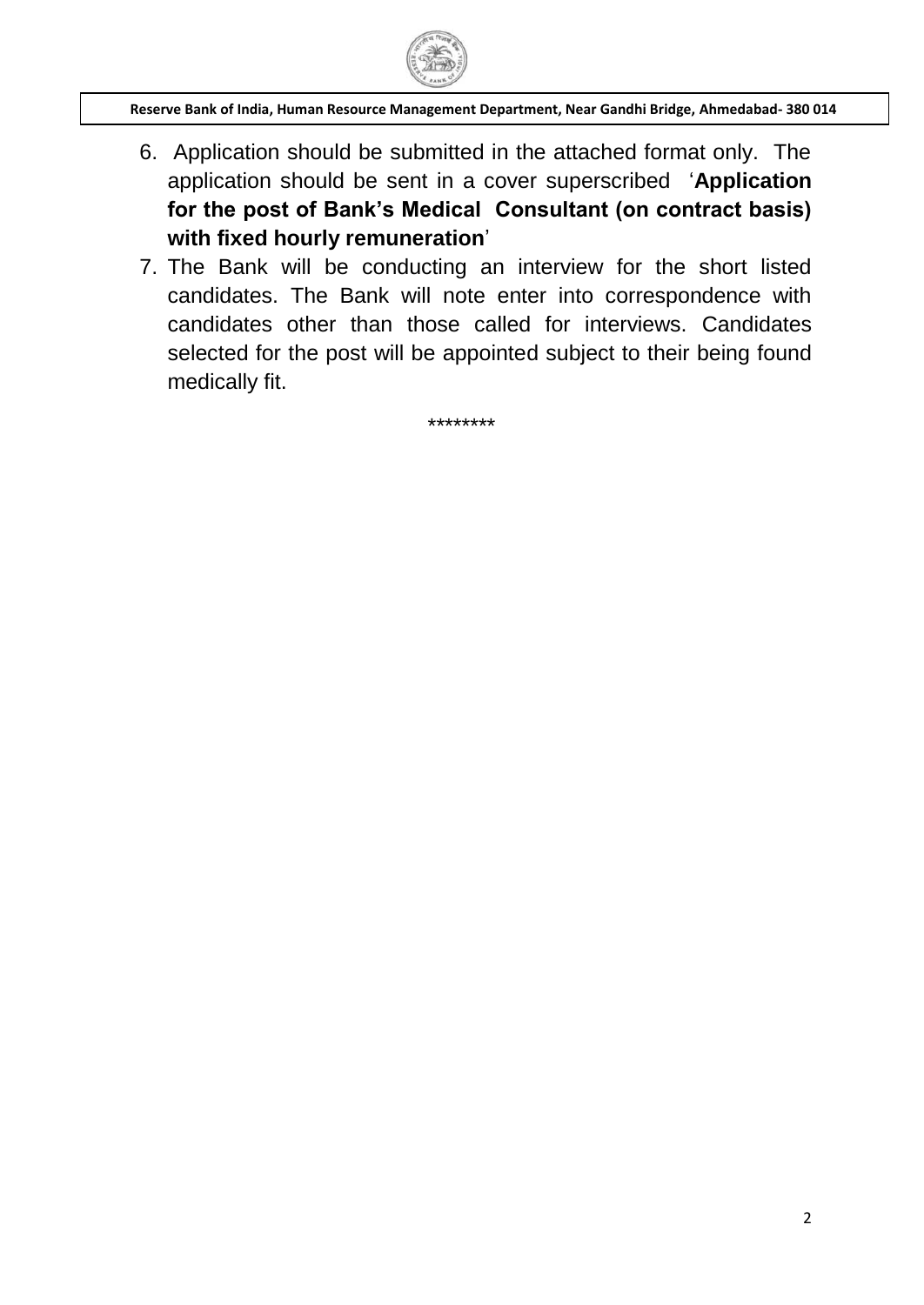

# **FORM OF APPLICATION FOR THE POST OF BANK'S MEDICAL CONSULTANT (ON CONTRACT BASIS) WITH FIXED HOURLY REMUNERATION**

### **RESERVE BANK OF INDIA, AHMEDABAD**

1. Name in full :Shri/Kum./Smt.

:

:

:

- (to be given in block letter, surname to be stated first) 2. (a) Address :Residence : Residence Dispensary
	- (b) Phone No. (c) Approximate distance form the Bank"s Dispensaries at Navrangpura Sr.Officers" Quarters and La Gajjar Chambers, Ashram Road, Ahmedabad
- 3. Date of Birth and age as on January 01, 2013
- 4. Place of birth and domicile
- 5. Nationality :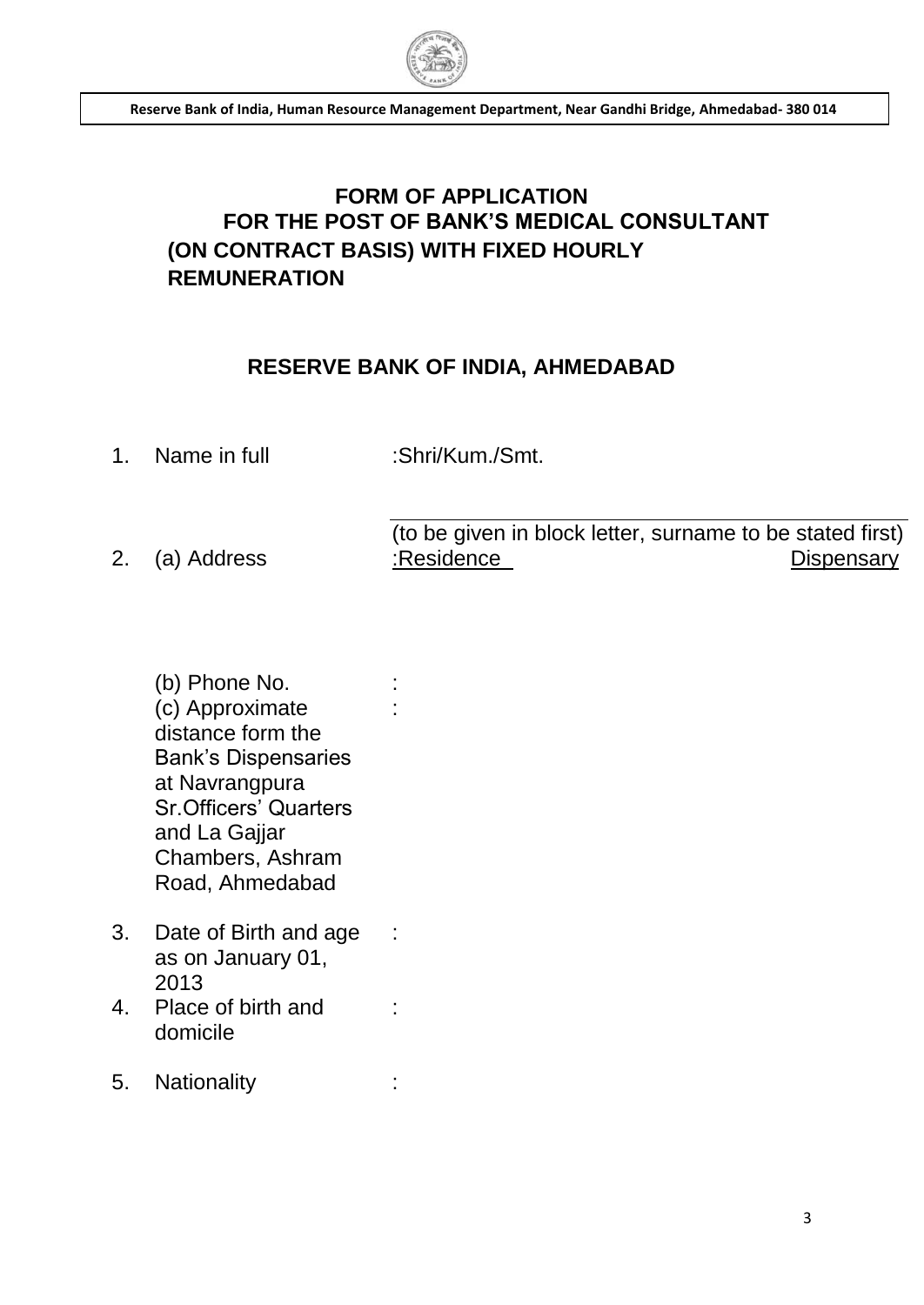

6. Educational **Qualifications** (State degree/diploma obtained, the highest degree first, second highest next and so on : Degree/Diploma University/Board Year of passing Class/Rank 7. Particulars of any other course in Medicine completed by the applicant : 8. Details of experience (Only experience gained after graduation should be stated) From To Period Years Months 1. Hospital As a Physician : 2. General Practice : 9. Any other factors which the applicant would like to bring into account for considering his/her application :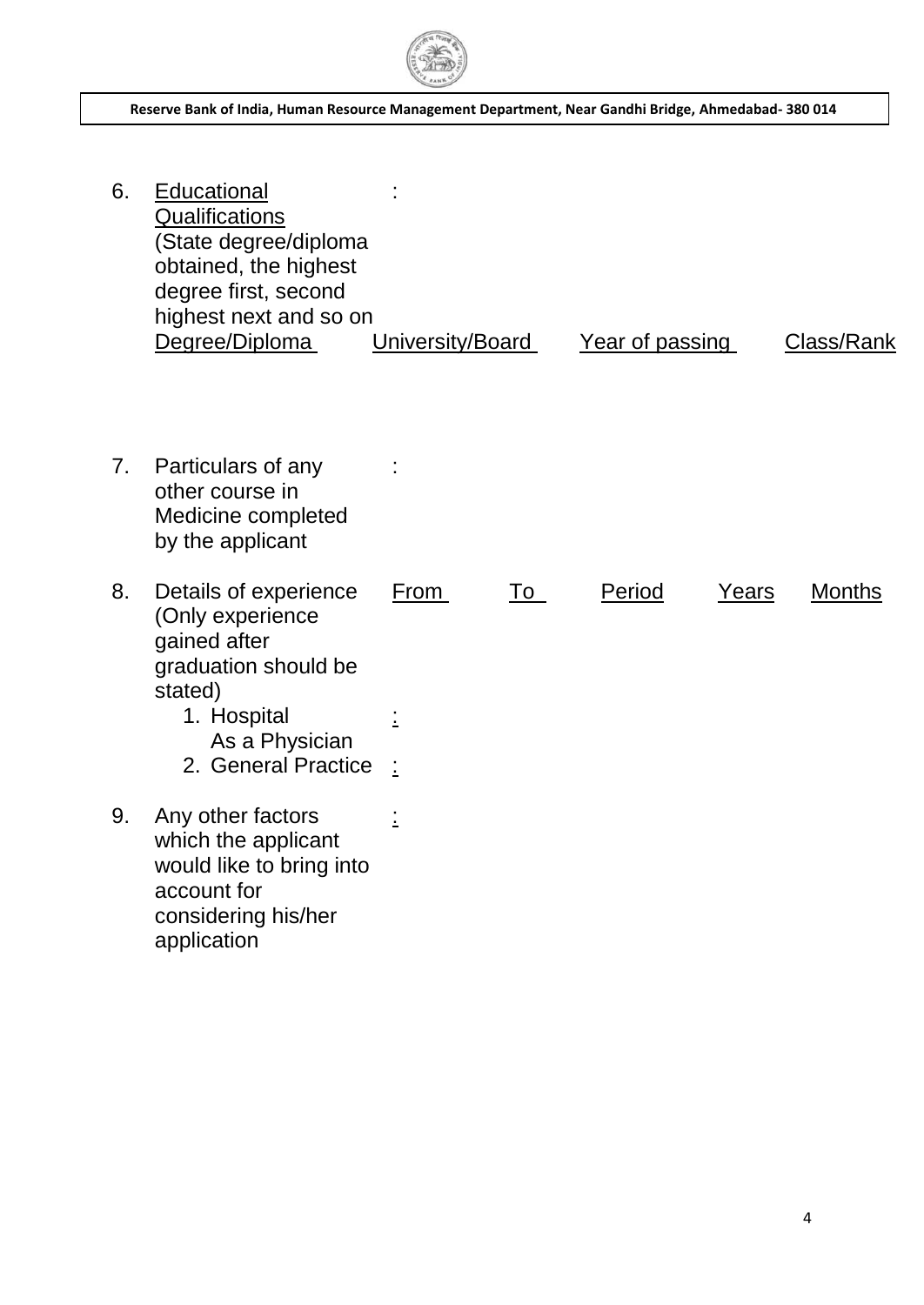

I hereby declare that the information and particulars given by me in this form are true and correct. I also note that if any of the above statements are incorrect or false or if any material information or particulars has been suppressed or omitted therefrom , my services are liable to be terminated without notice or compensation in lieu of notice.

Date: Contract Contract Contract Contract Contract Contract Contract Contract Contract Contract Contract Contract Contract Contract Contract Contract Contract Contract Contract Contract Contract Contract Contract Contract

## **INSTRUCTIONS**

- 1. All the details in this form must be filled by the applicant.
- 2. Applications which do not contain the full particulars called for are liable to be rejected.
- 3. Attested copies of certificates regarding age, educational qualifications, experience etc. should accompany the application.
- 4. If the candidate is working as a Medical Officer for any institution the details thereof and working hours therein should also be indicated.

\*\*\*\*\*\*\*\*\*\*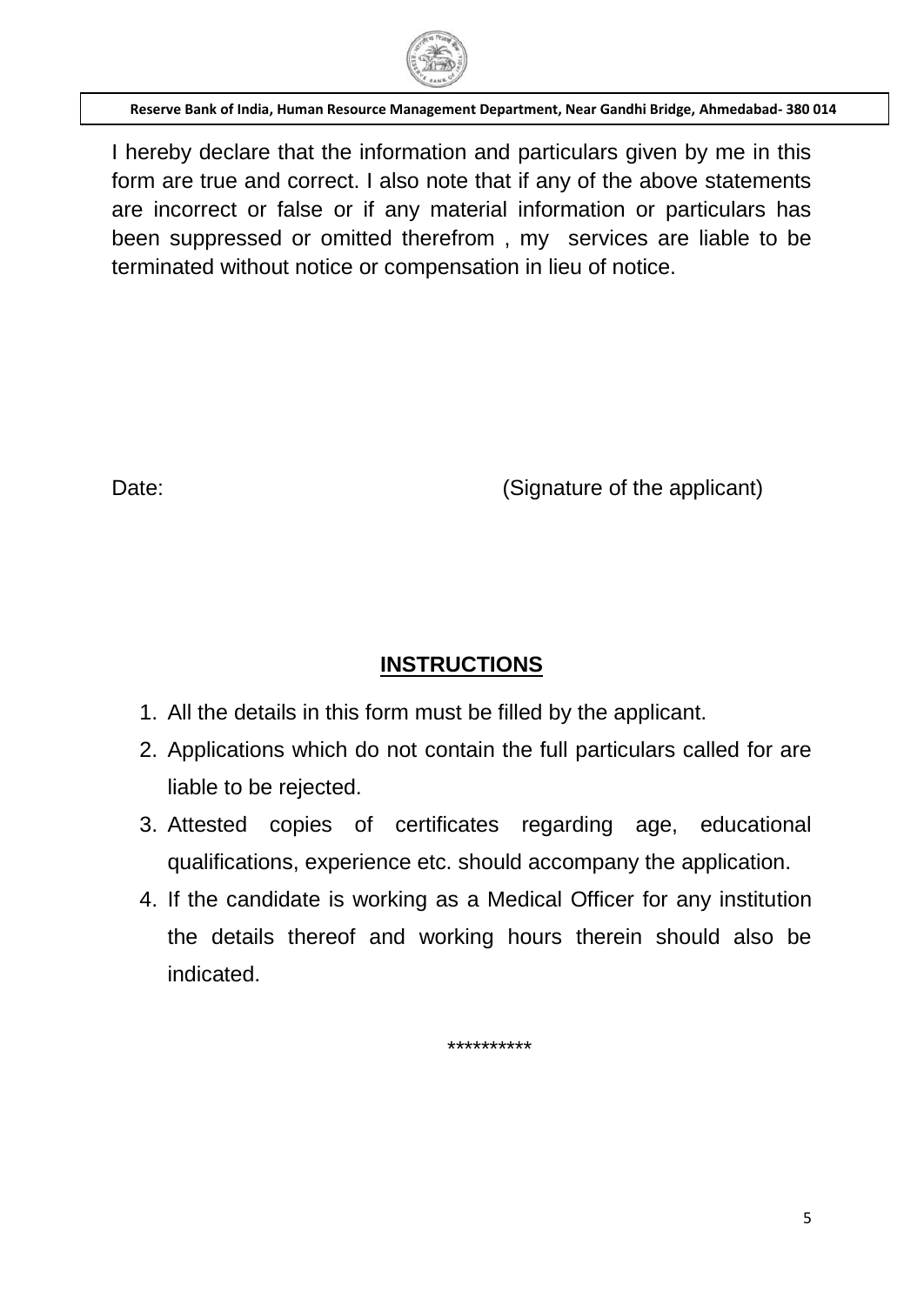

#### **ANNEX-I**

### **Engagement of the services of Medical Consultant ( on contract basis) with fixed hourly remuneration - Terms and Conditions of Contract**

1. To attend to Banks" dispensary at "Utkarsh", RBI Staff Quarters, Subash Bridge, Near RTO Circle, Ahmedabad -380 027 with duty hours from 4.00 p.m. to 6.30 p.m., on week days (Monday to Saturday) or for longer periods as may be necessary, excluding bank holidays or except days declared as holidays for purposes of half yearly closing and annual closing, subject to the condition that the dispensary will not be kept closed for two successive days. The Bank may use the services of the Medical Consultant at its dispensaries located at Main Office Building, Near Gandhi Bridge, Ashram Road, Ahmedabad, Officers Quarters at Vasana and Senior Officer Quarters at Navrangpura also, depending on necessity.

2. To give advice free of charge, prescribe medicines and administer injections free of charge to the members of the staff including touring staff of the bank, the members of their families including dependent parents and retired employee members/their spouses who are members of the Medical Assistance Fund Scheme, who present themselves during that time (the timings and/or duration may be changed as and when considered necessary by the Bank). You will be available for consultation at your private clinic in urgent cases in respect of employees of the Bank at any time with charges at the rate prescribed in the schedule. The Schedule of charges applicable to the Staff/Officers of the Bank would be made available on request.

3. To provide the facilities referred to in paragraph (2) above to the relatives of the employees who have been permitted to reside with them in the Staff Quarters and facilitate recovery of charges from the employees for credit to the bank's account at the rates prescribed by the Bank from time to time.

4. To perform duties similar to those of a General Medical Practitioner irrespective of whatever post-graduate or other medical qualifications you may possess / acquire in future. It shall be your responsibility to ensure that the qualifications you hold or acquire in future do not restrict you in any manner from rendering the services required of a General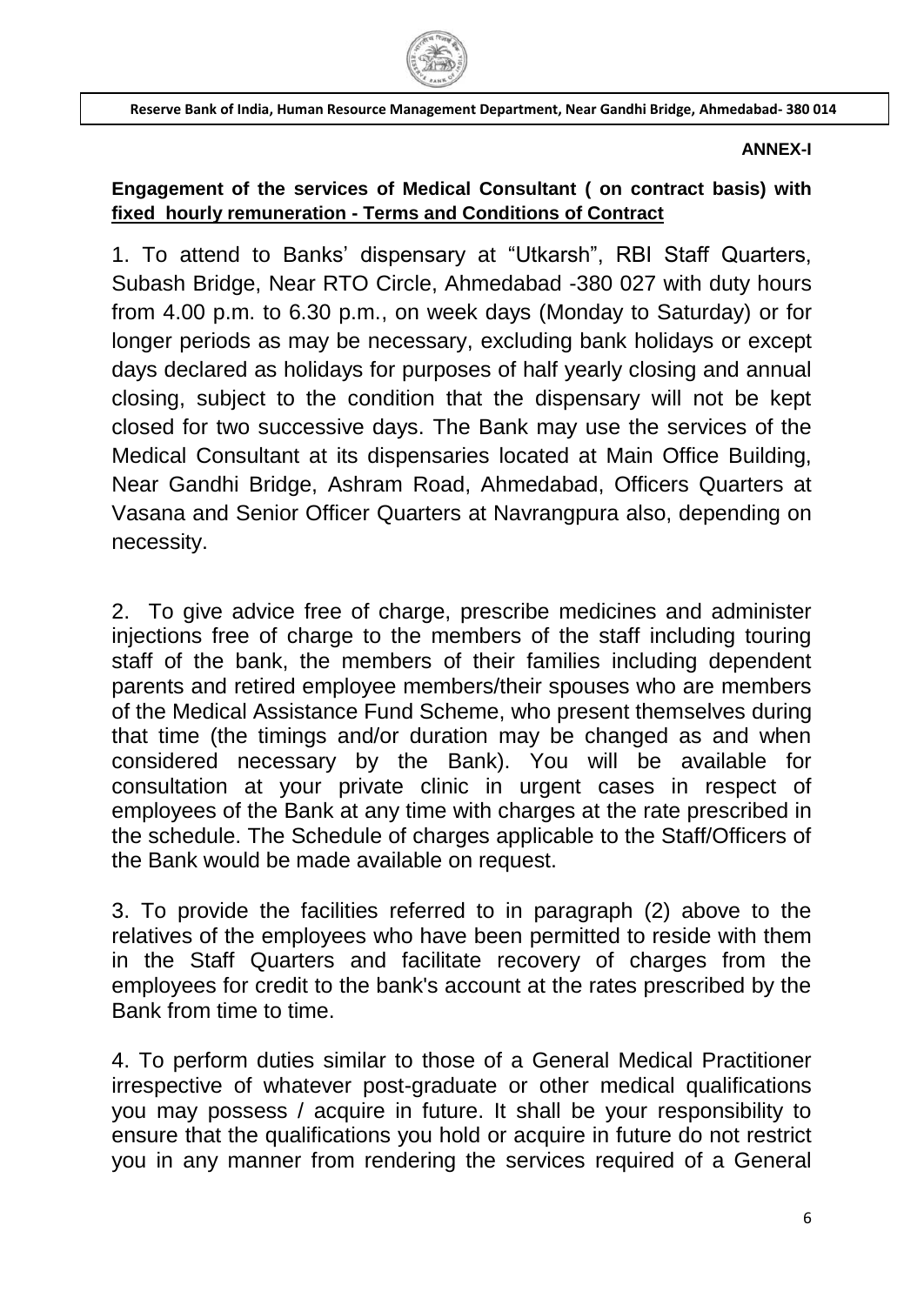

Medical Practitioner and as per any stipulations by the Indian Medical Association, the qualification you hold or acquire as the case may be comes into conflict with the Bank's requirements as indicated above, to work as a general practitioner, you be required to ensure that liability or responsibility on this account devolves on the Bank under any circumstances and shall indemnify and keep indemnified the Bank at all times against the same. Your liability will be that of an independent contractor and not that of an agent of the Bank.

5. The duties at the RBI dispensary will also include, apart from other requirements as mentioned above:

(i) Treatment of minor and major illness for which the employees and their dependents may call on you.

(ii) Treatment of emergency cases brought to the dispensary or in the departments or in the Bank's premises or outside the Bank's premises and reference to appropriate Hospitals whenever called upon to attend even when such necessity arises outside your normal working hours.

(iii) Administration of all types of injections - The responsibility for administering all types of injections rests with you for any untoward reaction. As a rule, administration of injections by the Pharmacists in your absence is to be discouraged. You will be required to train the Pharmacists to administer routine and simple type of injections when the work is heavy.

(iv) Handling the important dressings and minor surgeries.

6. To visit any member of the Bank's Staff staying in the Quarters whenever required to do so by the Bank and submit a report on their health. For such visits you will be paid visit fees as per the schedule of rates fixed by the Bank.

7. To issue certificate in support of leave on medical grounds wherever necessary and countersign the certificates produced by the employees from other qualified medical practitioners, if you are satisfied about the genuineness o9f the case.

8. to attend the officers and members of their family at their residence when required by them and will be entitled to charge them a visit fee or consultation fee, as fixed by the Bank having regard to the local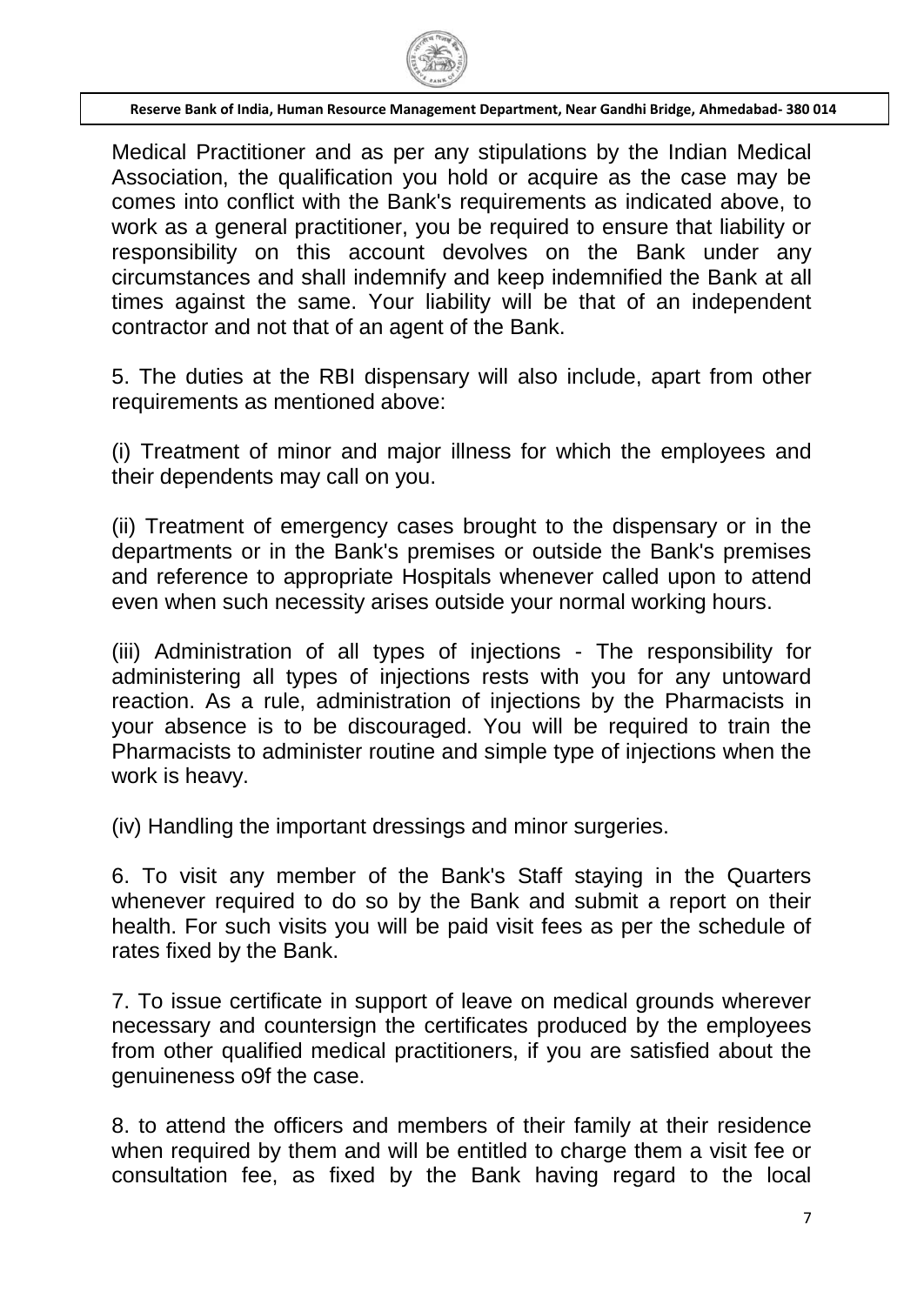

conditions. The visit fee/consultation fee, so fixed, will be inclusive of charges for administration of injections, etc. No other charges should be levied by you for such visits.

9. If and when required to do so, you will certify in such form as may be prescribed by the Bank from time to time as to the state of health and / or fitness for service of any employee or any prospective employee who may be selected for appointment at any Office of the Bank.

10. To issue order forms (prescribed) on the approved chemists of the Bank for supply of special/costly drugs or injections required for curative purpose to the Bank's staff and forward copies thereof the Bank for payment of the relative bills.

11. To use your good offices for securing hospital facilities in case the employees of the Bank or their families (for indoor hospitalization under Direct Settlement facility) require such facilities in the hospital.

12. To inspect the office premises/Staff Quarters and Officers' Quarters once a month and report whether they are kept in a sanitary any hygienic condition.

13. To do prophylactic inoculations for typhoid, etc. and vaccination for small-pox whenever necessary.

14. To submit an annual report as on the 30th June in the prescribed form on the general health of the staff.

15. Responsibilities for the proper storage of medicines and their distribution and you will arrange the maintenance of all necessary records for the purpose.

16. To advise on drug indents, and to counter-check the drug stockbalance and consumption.

17. To give professional opinion including reasonableness of the cost of treatment pertaining to the various items of medical claims as and when the same are referred to you.

18. To attend to any other work assigned by the Bank from time to time relating to administration of Bank's Medical Facilities Scheme and Medical Assistance Fund Scheme including dispensary facility as are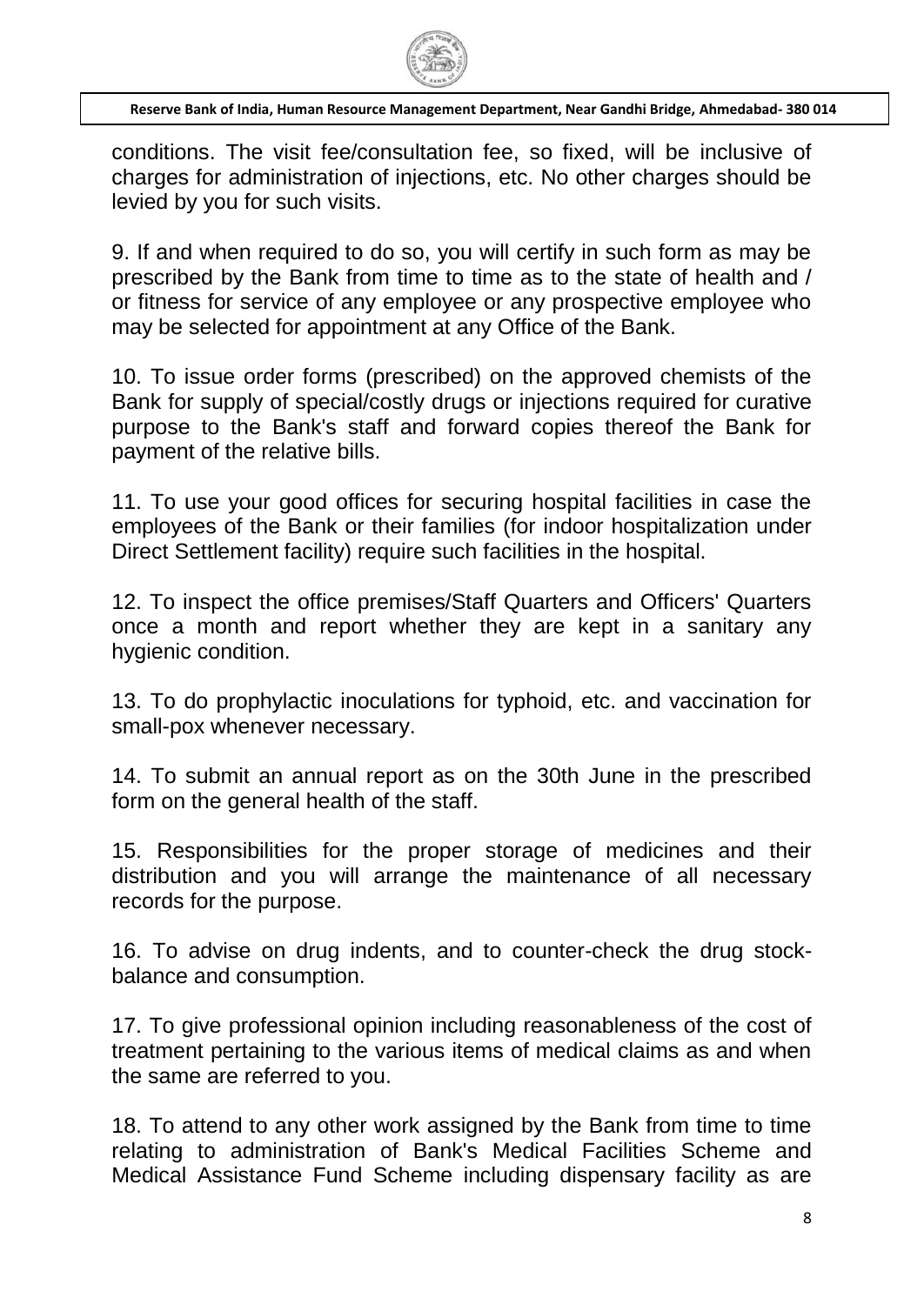

generally performed / required to be performed by a General Medical Practitioner.

19. The remuneration is fixed at Rs. 450/- per hour for the initial 3 years of contract. The fixed remuneration is payable on a monthly basis. Further, no superannuation benefits viz. Pension, Provident Fund or Gratuity will be payable. No leave would be admissible. No perquisites/facilities also would be made available. If required to attend to the Dispensary on any public holiday, a compensation  $@ \bar{\tau}.450$ /- per hour, would be paid.

20. To make substitute arrangements in case of absence.

21. To adhere to the code of conduct as given in the Annex II to this terms and conditions.

21. You will be under the administrative control of the Regional Director, Reserve Bank of India, Ahmedabad.

22. Your contract will be valid for a period of three years from the date mentioned in para 1 above subject to your accepting the above terms and conditions and observing the code of conduct of the Bank as given in Annex. II.

22. The engagement under the contract is temporary. No claim shall lieu for regular employment on that basis at any stage or for pay and perks payable to regular employees.

24. The contract will be terminable during the period of the contract, on three months' notice on either side or three months' remuneration calculated  $@$  hours per month in lieu thereof. ( Office may ensure that termination of the contract in any case is not arbitrary and reasons exist for exercising the contractual right)

Yours faithfully,

(Name and Designation) **Date** 

\_\_\_\_\_\_\_\_\_\_\_\_\_\_\_\_\_\_\_\_\_\_\_\_\_

\*\*\*\*\*\*\*\*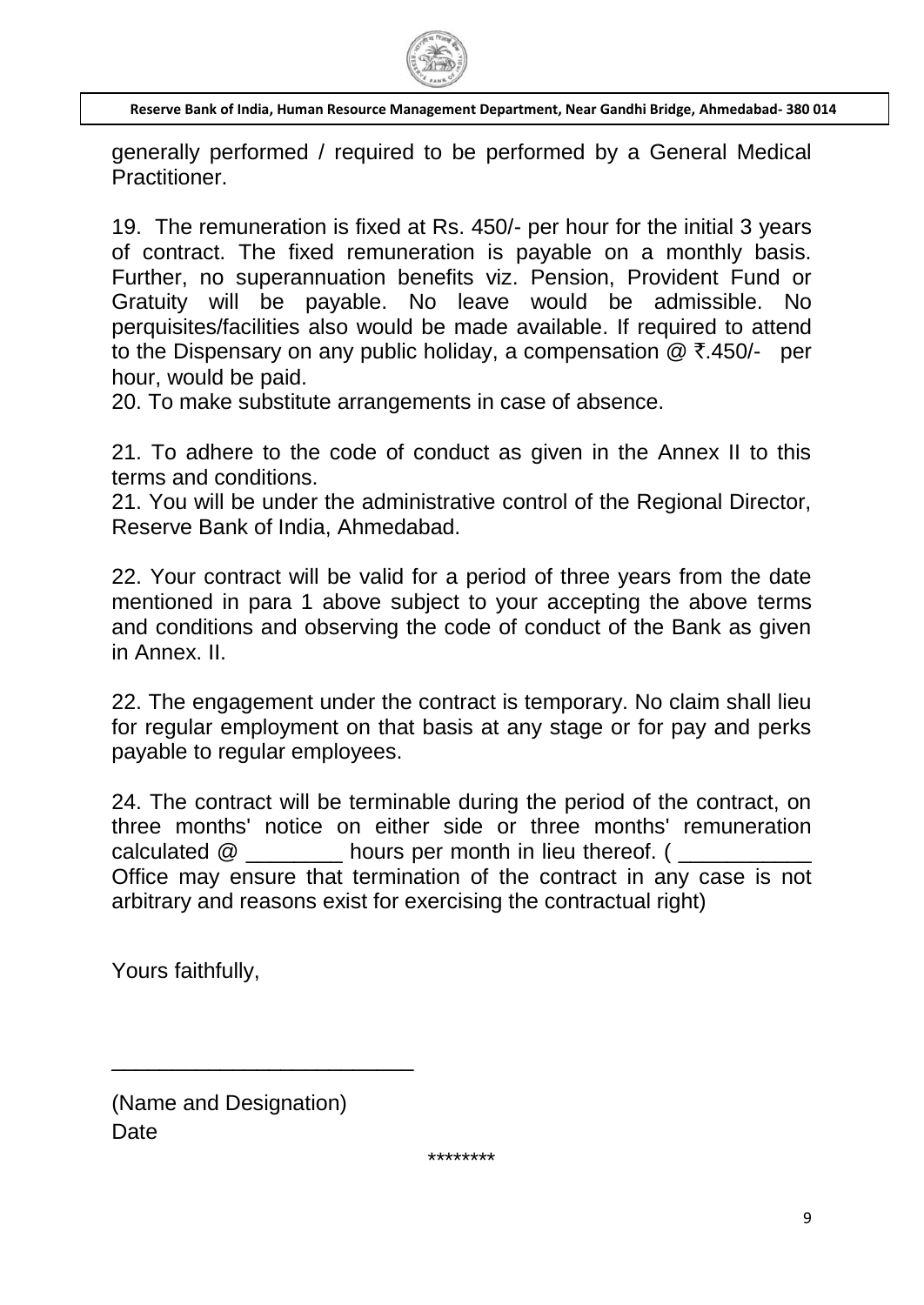

# **ANNEX . II**

### **Code of Conduct for Medical Consultants whose services are engaged on contract on hourly basis with fixed remuneration**

1. Every Medical Consultants shall observe, comply with and obey all orders and directions which may from time to time be given to him by any person or persons under whose jurisdiction, superintendence or control he may for the time being be placed.

2. Every Medical Consultants shall maintain the strictest secrecy regarding the Bank's affairs and the affairs of its constituents and shall not divulge, directly or indirectly, any information of a confidential nature either to a member of the public or of the Bank's Staff, unless compelled to do so by judicial or other authority, or unless instructed to do so by a superior officer in the discharge of his duties.

3. Every Medical Consultants shall serve the Bank honestly and faithfully and shall use his utmost endeavours to promote the interests of the Bank, and shall show courtesy and attention in all transactions.

4. No Medical Consultants shall take an active part in politics or in any political demonstration, or stand for election as member for a Municipal Council, District Board or any Legislative Body.

5. Medical Consultants shall become or continue to be a member or office-bearer of, or be otherwise directly or indirectly associated with, any trade union or a federation of such trade union or resort to, or in any way abet, any form of strike or participate in any violent, unseemly or indecent demonstration in connection with any matter pertaining to his/her terms and conditions of contract.

6. No Medical Consultants may contribute to the press anything relating to the affairs of the Reserve Bank of India without the prior sanction in writing from the Bank or publish any document, paper, or information which may come into his possession in his capacity as Medical Consultants of the Bank.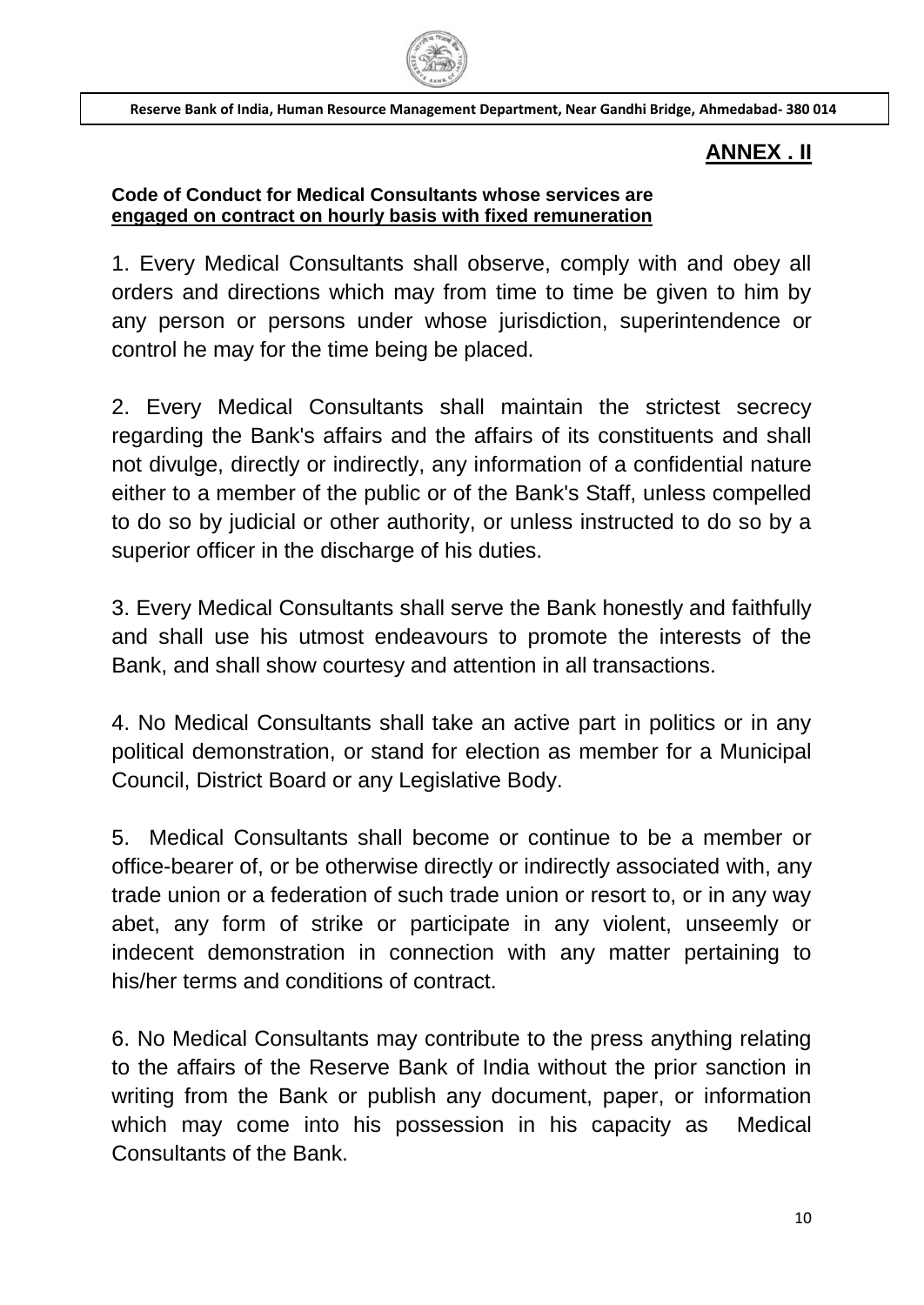

7. A Medical Consultants shall not solicit or accept any gift from any employee.

8. A Medical Consultants shall not absent from his duties without the permission from the Bank and making alternate arrangement acceptable to the Bank during his absence. Such alternate arrangement shall not exceed five days at a time.

9. A Medical Consultants shall not outsource his service to the Bank.

10. A Medical Consultants -

- a) strictly abide by any law relating to intoxicating drinks or drugs in force in any area in which he may, for the time being, happen to be;
- b) not be under the influence of any intoxicating drink or drug while on duty and shall also take care that performance of his duties at any time is not affected in any way by the influence of such drink or drug;
- c) refrain from consuming, in a public place, any intoxicating drink or drug;
- d) not appear in a public place in a state of intoxication;
- e) not use any intoxicating drink or drug to excess.

**Explanation** : The term "public place" would include clubs even exclusively meant for members where it is permissible for the members to invite non-members as guests, bars and restaurants, public conveyances and all other places to which the public have or are permitted to have access, whether on payment or otherwise".